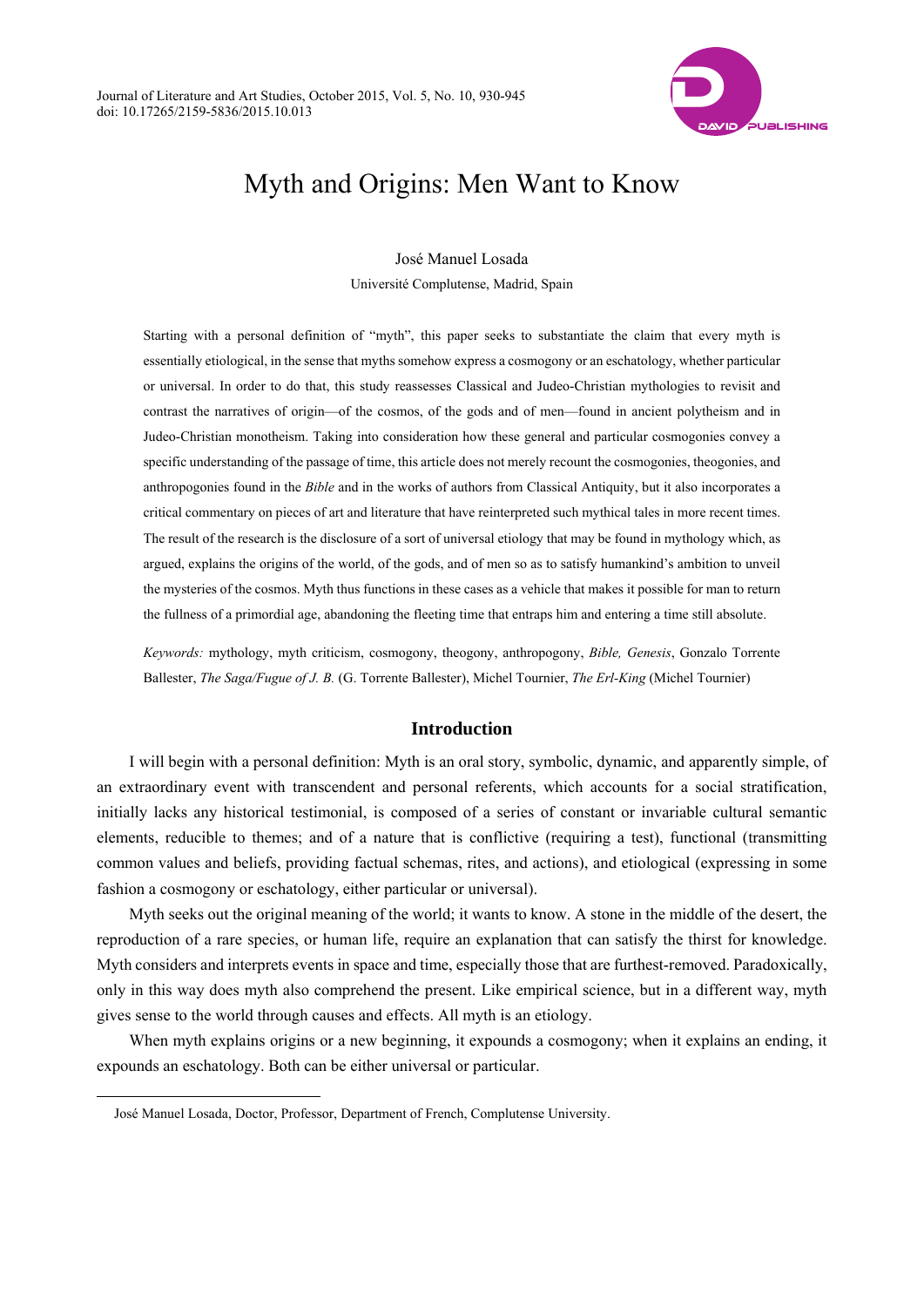Each cosmogony, in turn, can be more or less general: It can explain the origins of the universe, of the gods, or of men.

My talk will follow similar lines, discussing the beginning of the cosmos (cosmogony in the strict sense), of the gods (theogonies in the broad sense), and of men (in ancient polytheism as well as in Judeo-Christian monotheism).

To this interpretation of events in time, one should add the concept of time itself according to each culture. The Greeks conceived of time as a cyclical process. There is no lack of examples in Heraclites, Empedocles, Hesiod, Plato, Aristotle… On this point the ancient Greek and Eastern cultures coincide: The ancient cosmogonic systems of Egypt, Babylon, and India also sustain the reversibility of time and the immanence of the gods in the world. The case of Judeo-Christian culture is quite different; it stipulates a successive time in accordance with a divine process of creation, maturation, and the establishment of a kingdom of a sole God transcendent to the world. For this reason, it seems logical to dissociate the polytheistic from the monotheistic religions in the following analysis.

#### **Cosmogony**

The basic origin of the world is a phenomenon that exceeds all our intelligence and imagination. To explore historical events in the world differs from exploring its origins. Cosmogonic myths can end up disappointing, if analyzed from a rationalist perspective. Nevertheless, cosmogonies have enjoyed an important position since the most ancient times. We should not, then, use cold reason to stress their deficiencies, but rather should appreciate their truths and suggestions.

#### **The Makeup of the Cosmos in Polytheistic Religions**

All polytheistic cosmogonies essentially coincide in the beginning: the passing from chaos to the cosmos, from disorder to order.

This passing is a gestation that occurs in a time different from our own: sacred time. Primitive cultures remember, through regular representations, the cosmogonic act *par excellence,* creation. But these accounts always begin from chaos; the sacredness of what precedes, and the impotence of human imagination, do not allow them to go back any further in time.

Creation, for these cultures, does not mean a production from nothing, a radical idea unique to monotheism. When myth speaks of the genesis of things or the birth of the cosmos, it is speaking of a metamorphosis (Cassirer, 1972). All polytheistic cosmogony presupposes a substratum which is more or less determined and generally perceptible, in which the mythical change intervenes.

I will now look at various representative examples of this cosmogonic typology, founded on the passing from chaos to cosmos.

Firstly, according to the Hindu story *Vayu Purana,* due to a severe heat, water, a hitherto unformed and limitless wave, feels the desire to reproduce and produces a golden egg from which emerges the Purusa or supreme male, in the form of Brahma. His awakening, now as an adult creator, marks the disappearance of that chaos or primordial material (Biardeau, 1969; Dauphiné, 1988). This is very similar to the birth of the Egyptian god Râ who emerged from an egg which had been spawned from primordial water (Cassirer, 1972). In the *Rig Veda, Another Story from India*, the greatest artisan ritually drives into the ground the head of the serpent Vrtra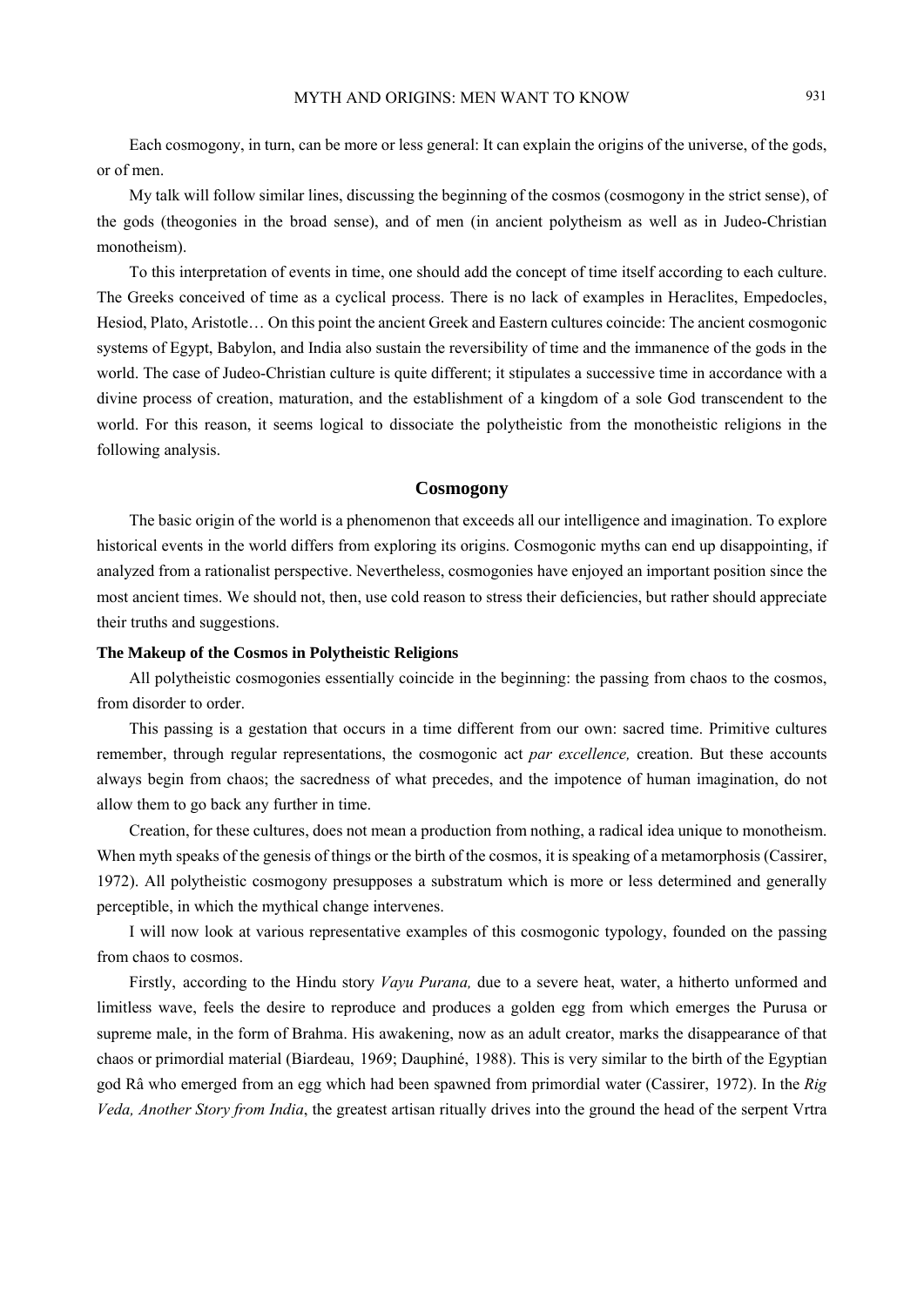who symbolizes chaos, the obscure and amorphous. Decapitating Vrtra is equivalent to a creation which puts an end to the time of chaos (Eliade, 1969).

Secondly, the Phoenicians also begin from primeval indistinctness, as Hegel remembers:

Los principios de las cosas son un caos, en el que los elementos aparecían revueltos y sin desarrollar, y un espíritu del aire. Este embarazó al caos y engendró de él una materia viscosa, que llevaba en su seno las fuerzas vivas y las simientes de los animales. Mediante la mezcla de esta materia viscosa con la materia del caos y en la fermentación provocada por ella, se separaron los elementos. (1955, pp. 83-84)

Thirdly, Hesiod's *Theogony* explicitly mentions Chaos as a beginning:

Verily at the first Chaos came to be, but next wide-bosomed Earth, the ever-sure foundations of all the deathless ones who hold the peaks of the snowy Olympus, and dim Tartarus in the depth of the wide-pathed Earth, and Eros, fairest among the deathless gods. (2007, verses 116-120, p. 4)

Before chaos, there was nothing; after, everything arises. There is no conceptualization regarding about the origins of this chaos, nor any clarification about how the earth arose from the chaos. These problems are relegated to silence.

Some Reflections on Chaos are thus needed. The etymology of the word "chaos" is linked to the Greek root "*χα*" (to be open), and it designates, "simply put, empty space, an opening, or abysm of undefined wandering". Over time, and as a consequence of a false derivation from the verb " $\chi^2 \epsilon \omega$ " (to turn), chaos designates "the confused and disorganized mass of elements in space". Even then, chaos continues to be purely a cosmic principle, without any divine quality. The passage from chaos to cosmos indicates the passing from the incomprehensible to the comprehensible, from the unimaginable to the imaginable.

We do not know what chaos is. A primitive state of the universe, the preexisting universe... Any definition is unsatisfactory. We do know, however, what chaos is not. Neither an undifferentiated material, nor even a reality… chaos is a symbolic denomination; it is what human intelligence and imagination find when they seek to explain the origin of the universe (Diel, 1966, p. 110). What was there before? An unformed magma or mass? That limitless water of the Vedic cosmogony? But that undifferentiated material is still a reality. Our differentiating nature aspires to distinguish, and it comes across a symbol that has as much of the special as the temporal in negative: Chaos symbolizes what there was, in the absence of differentiable real material, before the ordered world existed. Properly said, chaos is the obscure. Just like creation, chaos is a mystery.

Like imaginative reason, myth offers a palpable representation of the possible. For this reason, cosmogonies make special emphasis on exposing the movement from the unimaginable and inconceivable universe to the formed and intelligible universe. In fact, this is what the term "cosmogony" means in the majority of cultures: the passing from the obscure to the manifest, namely, from chaos to cosmos.

Yet interestingly in Greek mythology, chaos lives alongside other beings. According to the Hesiodic text, the Earth and Love (*Gaia* and *Eros*) emerge from Chaos as the principal structuring elements of the cosmos: From Chaos are born Erebus and Night, the parents of Aether and Day. The Earth, in turn, gives birth to Uranus, the great mountains, and Pontus with his waves. The birth of Uranus means that the Earth has caused, unfolding herself, her male partner, the starry sky. Because he corresponds to Gaea-Earth, Uranus-Sky completely and closely covers her when he extends and envelops her. After the primitive tension, Chaos-Earth, follows the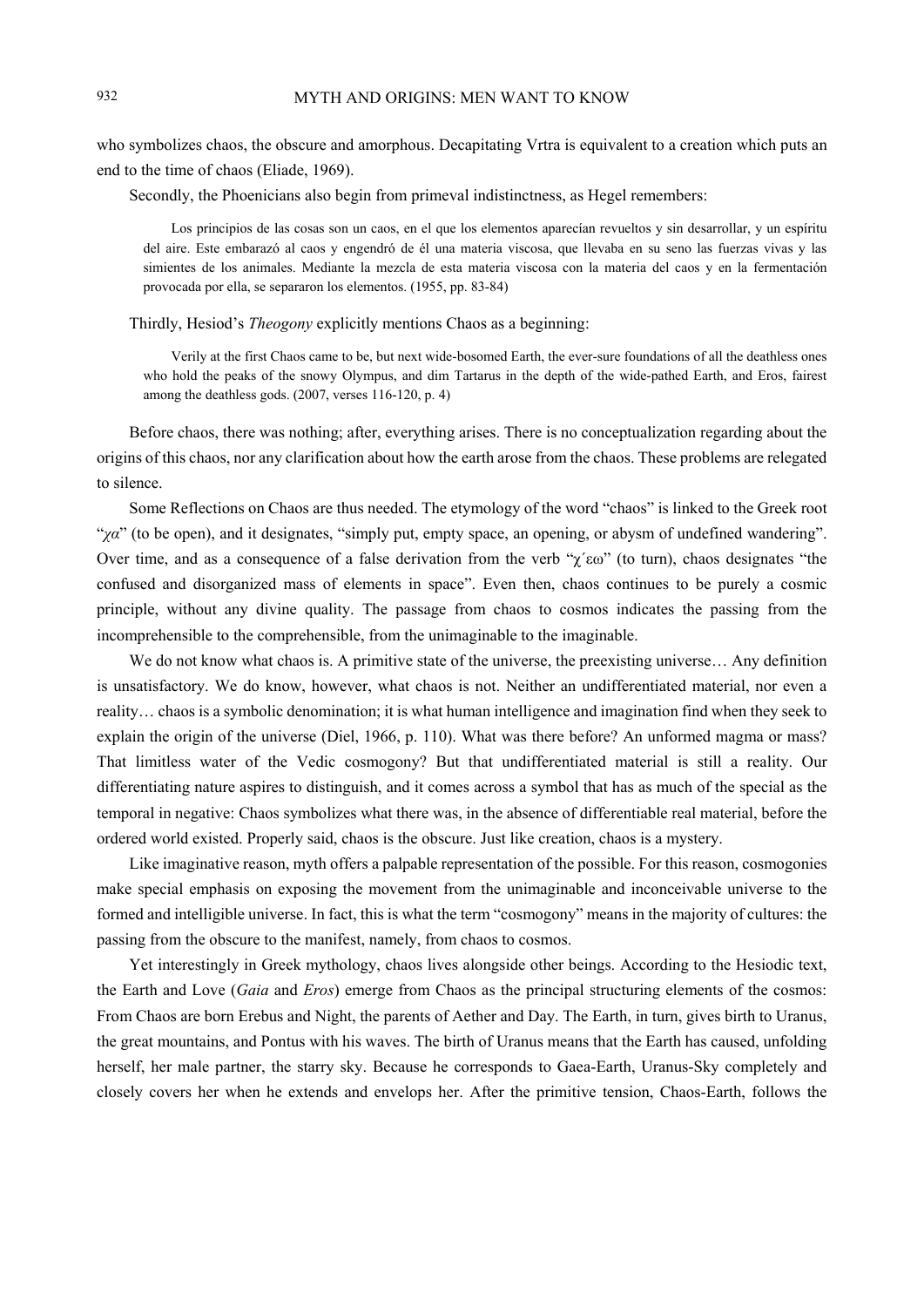## MYTH AND ORIGINS: MEN WANT TO KNOW 933

equilibrium of Earth-Sky, whose symmetry transforms the world into a whole, a whole that is organized and closed unto itself, a cosmos (Vernant, 2007). Zoroaster places Mithra between two fundamental principles: He separates Ahriman (evil) from Ormuzd (good). These are indicators that creation has overcome its most critical period. In the break made by the Greek gods, as well as in the Persian separation of principles, one observes the end of the foundational activity of the cosmos, the beginning of its definitive stability. The cosmos is now organized.

## **The Makeup of the Cosmos in the Judeo-Christian Religious Tradition**

This time I will begin with the first five verses of the first chapter of *Genesis:* 

<sup>1</sup>In the beginning God created the heavens and the earth. <sup>2</sup>The earth was without form and void, and darkness was upon the face of the deep; and the Spirit of God was moving over the face of the waters. 3And God said, "Let there be light"; and there was light. <sup>4</sup>And God saw that the light was good; and God separated the light from the darkness. <sup>5</sup>God called the light Day, and the darkness he called Night. And there was evening and there was morning, one day. (*Genesis* 1: 1-5)

The second verse, just as in other cosmogonies, also mentions chaos (litterally "without form and void" and "darkness"), but it does not say that chaos was itself the beginning: Before that obscure and confused chaos God was—but concretely: God existed. Centuries-long reflection has deduced that this God does not create out of chaos, but out of nothing: *ex nihilo.* Differently from nihilism, where the idea of Nothing has its own essence, here, Nothing is "not to be", it is not anything positive or real, but pure negativity. To create in the proper sense means to make something have existence, to make it pass from non-being to being.

An apocryphal text, the *Syrian Apocalypse of Baruch,* delves into the details of this creation:

O thou who hast made the earth, hear me, thou who hast fixed the vault of heaven by thy word and hast made fast the height of it by thy spirit, thou who hast called into being from the beginning of the world things which did not previously exist… (Sparks, 1984, p. 852)

The divine word and spirit have the power to create from nothing. Creation *ex nihilio* excludes the possibility of either a spontaneous flow like the accumulation of creative forces—nor semi-creative forces, such as a demiurge—which produce the world from a primordial substratum (water, an egg). This type of creation adopts the idea of a pure act of creation by a personal subject:

…the mythical and religious conscience henceforth passed from the idea of a jumble of individual creative forces, infinite in number, to the idea of the pure act of creating itself which, to the degree by which it is grasped in its unity, makes the religious conscience push more and more towards the idea of one *subject* of creation.<sup>1</sup> (Cassirer, 1972, p. 243)

Biblical creation presupposes a divinity which is radically different from other divinities: The Judeo-Christian God is transcendent to the world—not a "part" thereof, like the Aristotelian unmoved mover—and the sole creator—not sharing creation, like in dualist or Manichean thought.

Directly opposed to creation *ex nihilo*, emanationism sustains the necessary and spontaneous origin from an infinite and immutable first substance. For Plotinus (c. 204-270), there emanates from the first principle or highest Good—the One—in virtue of its perfection and in a series of descending hypostases, the *Nous* (divine intelligence), *logos* (reason), from which in turn come forth the Soul of the world, which subdivides into higher

<sup>&</sup>lt;sup>1</sup> The citation is translated by the author.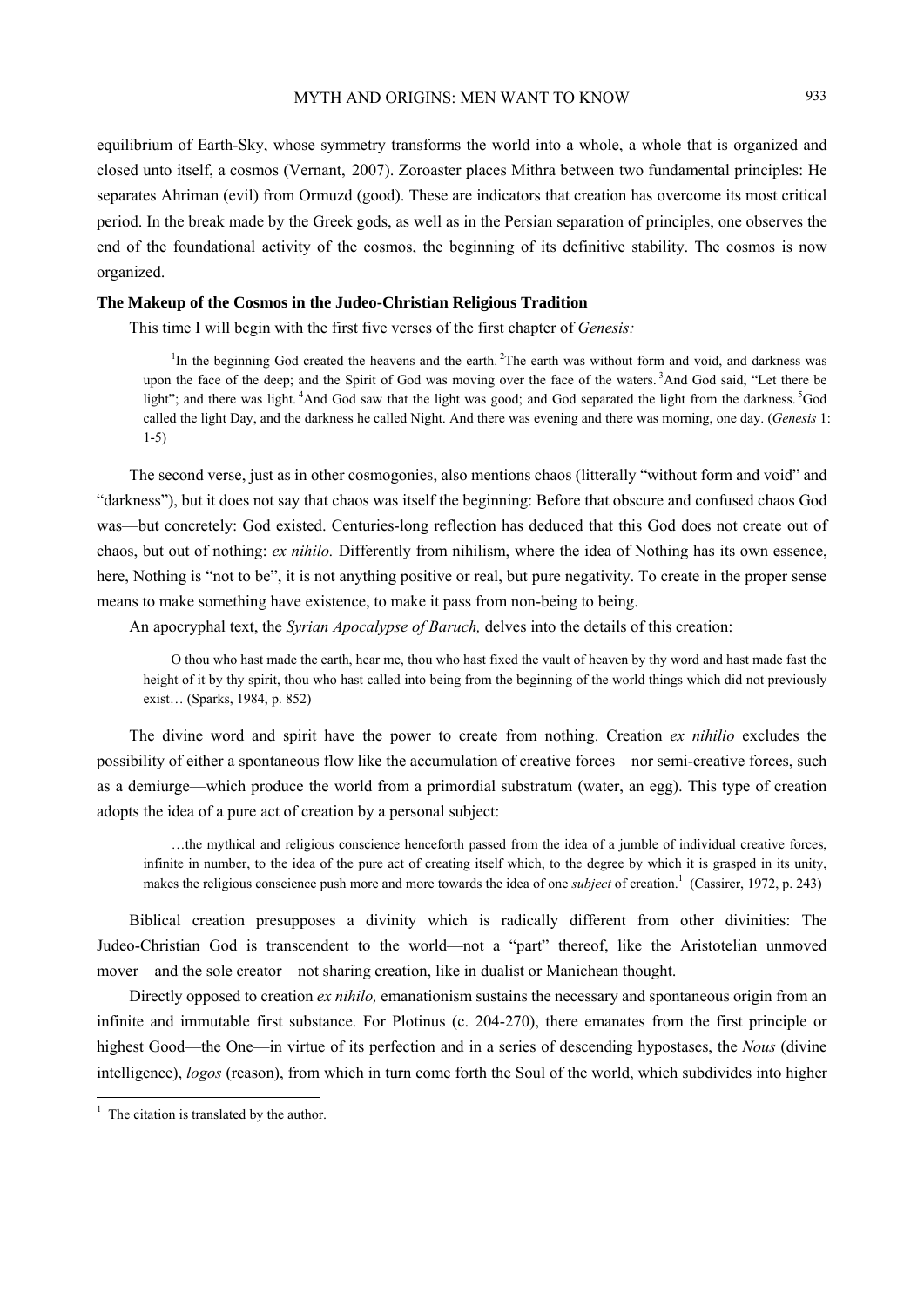and lower. From the lower, there come Nature and the material universe, the origin of physical evil, the last trait in the scale of hypostasis but different on every point from the evil of the Gnostics or Manicheans: Physical evil has a positive aspect since it comes from the highest Good (Abrams, 1971). The divergence from creation *ex nihilo* is evident. Even while the One in Plotinus is also transcendent to the world, the concept of creation as a voluntary act coming from nothing disappears.

The third verse of *Genesis* contains a fundamental aspect for this creation: the word. The creator speaks: "And God said." Unlike the demiurge, an artisan who models a preexisting material, God pronounces his word and everything begins to exist.

It would be useful to explore further the simultaneity of the word and creation. In the text, we find a way of speaking applied to divine nature, as distinct from that applied to human nature. In divine creation, there is no series of events. The ordering of the days of the Biblical story ("the first day", "the second day") should not deceive us. This serialization is an anthropomorphism which imitates our way of speaking, and is utterly dependent on the temporary unfolding of our linguistic articulation: "The divine word creates the world, but it does not do it in a temporal order of creative thoughts and of days of the creation" (Gadamer, 1977). On the contrary, when the divine Logos speaks, it creates in a completely immediate way. In our temporal perception of the word, there are two successive events, one preceding and the other following; in divine reality, however, both are simultaneous. The main reason for this is that divine creation is pure, absolutely unconditioned, not even by time; potential and realization converge in a unique fashion in the same being.

One psalm, among so many, proclaims creation through the *logos*: "By the word of the LORD the heavens were made" (Psalm 33:6).

We can find the most illuminating texts about the intimate relation between word and creation, in the book of *Proverbs* and in the first chapter of *The Gospel of John*.

We read in chapter eight of *Proverbs:* 

<sup>22</sup>The LORD created me at the beginning of his work, the first of his acts of old. <sup>23</sup>Ages ago I was set up, at the first, before the beginning of the earth. <sup>24</sup>When there were no depths I was brought forth, when there were no springs abounding with water. <sup>25</sup>Before the mountains had been shaped, before the hills, I was brought forth; <sup>26</sup> before he had made the earth with its fields, or the first of the dust of the world.  $27$ When he established the heavens. I was there, when he drew a circle on the face of the deep, <sup>28</sup> when he made firm the skies above, when he established the fountains of the deep, <sup>29</sup>when he assigned to the sea its limit, so that the waters might not transgress his command, when he marked out the foundations of the earth, <sup>30</sup> then I was beside him, like a master workman.

The speaker is Wisdom, who only a little before is personified ("I, wisdom," verse 12). Wisdom is prior to all creation, to the "earth with its fields, or the first of the dust of the world"; indeed, verses 27-30 attribute a power of creation to this divine wisdom which speaks.

The text from *The Gospel of John* begins thus:

<sup>1</sup>In the beginning was the Word, and the Word was with God, and the Word was God. <sup>2</sup>He was in the beginning with God; <sup>3</sup> all things were made through him, and without him was not anything made that was made.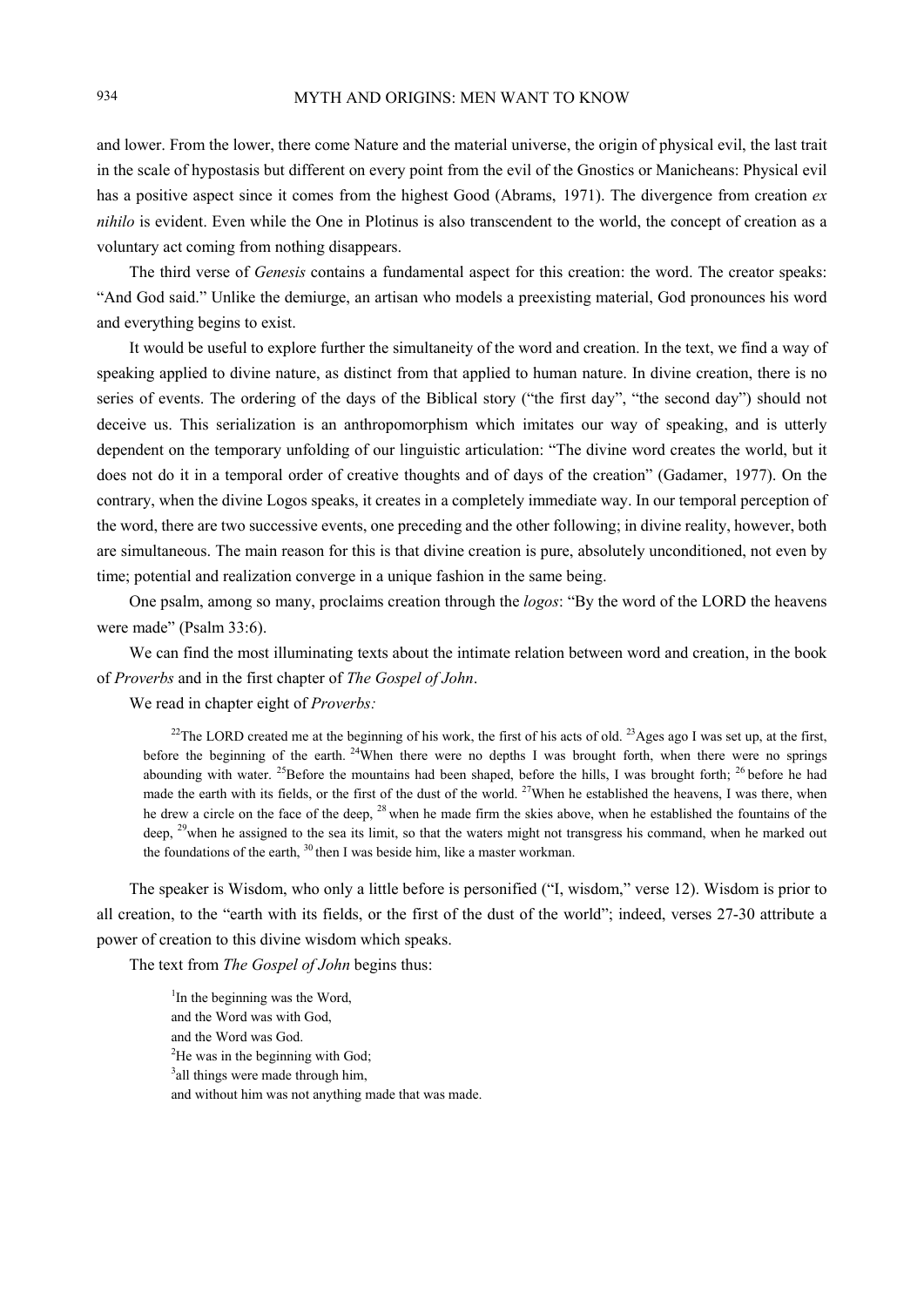# MYTH AND ORIGINS: MEN WANT TO KNOW 935

Again, any possible existence before God is completely excluded. Just as Wisdom in *Proverbs,* in *The Gospel of John* the Word (capitalized as in the text) acquires a personal nature and is identified with God ("was God") by means of the incarnation of the Word. Furthermore, just as in *Genesis*, creation is the fruit of the Word ("all things were made through him"). In accordance with the text, Christian exegesis has later identified the Wisdom from the text of *Proverbs* with the person of Christ. Cosmogony is the creation of the *Logos.* 

These personifications are not trivial. They confirm a central part of our definition of myth: the personal referent. Every mythical story introduces, sooner or later, a divine, angelic or human character. In this case, this does not imply that Christ is a myth, but that the stories are perfectly adapted to the mythical consciousness, less interested in the making *in abstracto* of the cosmos than for who made it or controlled it in the first place.

Verses 3-5 of *Genesis* hold a second fundamental aspect of creation: light.

The apocryphal *Book of Jubilees* also notes the creation of light at the very beginning:

For on the first day he created the heavens which are above and the earth […], and the deep darkness and the light and the dawn and the morning and the evening. (Sparks, 1984, p. 14)

It seems logical that the light, with its consequent separation from the darkness, would be created before anything else: The order of days and nights corresponds to the frame in which the rest of creation can be included. Light is the condition that differentiates between things and it confirms the creation of space (the heavens and the earth): Only by means of light could we differentiate between created beings.

Light is in fact so important in this biblical context that later, again in *The Gospel of John*, it is identified with the divine Word ("the true light that enlightens every man was coming into the world" (1:9), "I am the light of the world"  $(8:12)$ ).

#### **Torrente Ballester: Nothing and the Word**

Later literature has frequently taken up these ancient texts, and has adapted them as needed. The origins of the ordered universe, in keeping with the above-mentioned various sources, have been an object of particular interest.

Accordingly, the cosmic egg, an illustration of the origins of the universe for the Egyptians and the Hindus, appears in the dialogue *Placides et Timeo*, but with a different angle. This encyclopedia from the second half of the 13th century comments on the possible analogies between the structure of the cosmos and an egg: Shell, membrane, white, and yolk can be assimilated to the firmament, the earth, the water, and living creatures. In the 16th century, a sonnet from the *Amours Diverses* by Ronsard compares the parts of an egg with those of the universe ("Je vous donne des œufs…"; "I give you some eggs"). But the medieval dialogue and the Renaissance poem reduce this myth to a *topos*, a literary motif. The enlightenment of the ancients is relegated to their ingenuity which sought to show the metaphorical analogy between the cosmos and an object. There is not a trace of the myth.

Even more noteworthy is Torrente Ballester's modern way of subverting these myths and religious beliefs. Of particular interest are two texts from the fantasy novel *La saga/fuga de J. B.* (*The Saga/Fugue of J. B.*) which revisit the first chapter of *Genesis.* The first text explains the first proposition of the *Theocosmogony,* a work by the character Ignacio Castiñeira, in this way: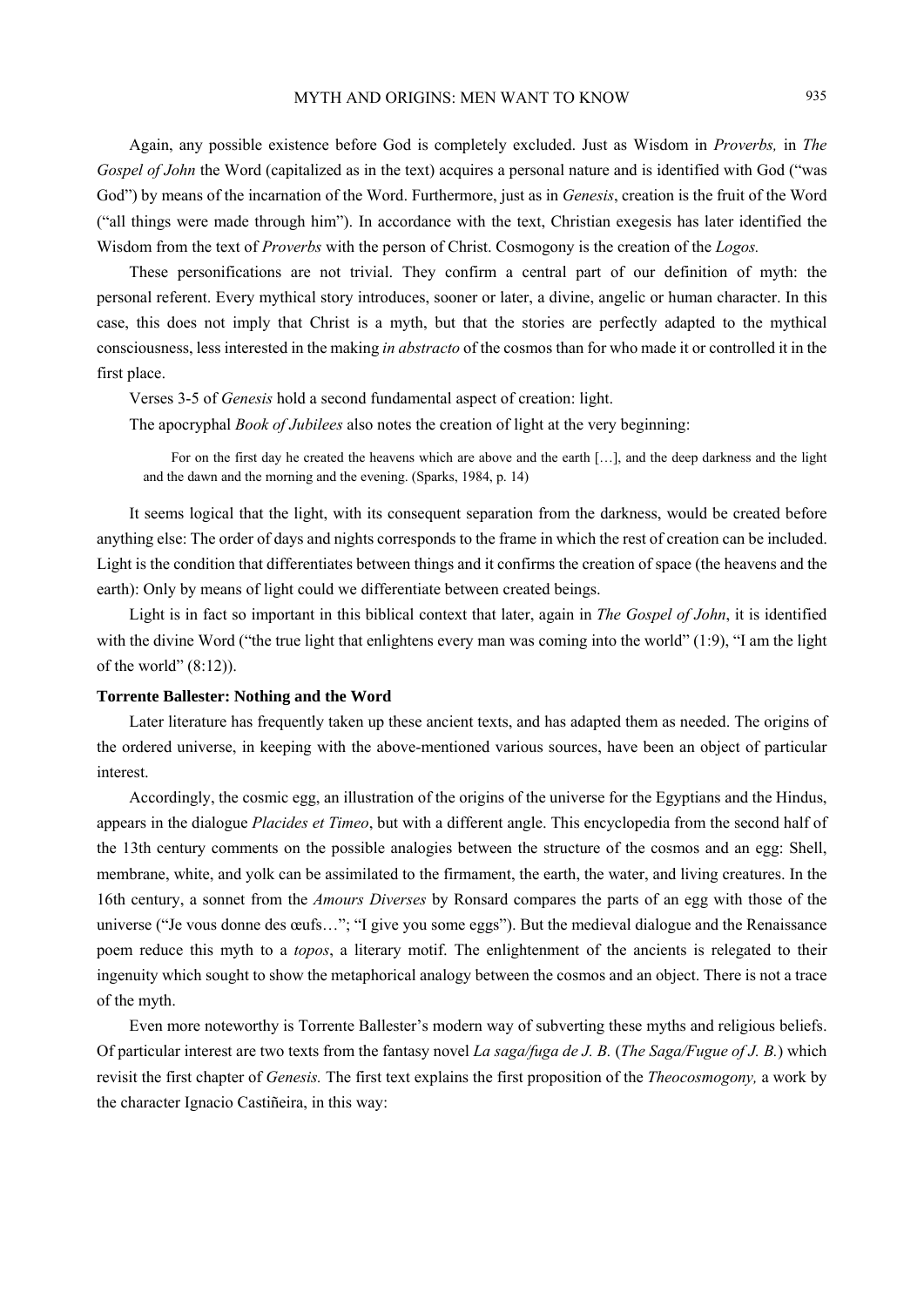In the beginning was the Nothing. The Nothing will be in the end. Nothing would also be the means if nothing hadn't doubled over itself, thus engendering the gleaming proto-atom from which the Gods came.<sup>2</sup> (Torrente Ballester, 2010, pp. 167-168)

This invention of Castiñeira subverts two major texts from the Bible which have been discussed above: the first verse of *Genesis* ("In the beginning God created the heavens and the earth") and the first verse of *The Gospel of John* ("In the beginning was the Word"). Paradoxically, this Castiñeira's "nothing" is different from non-being. In the first place, it is without beginning or end, like God; and in the second place, its hermaphrodite aspect ("doubled over itself") transforms it into a maker of the classical *apeiron* from which the gods emerge. This "nothing" is an immanent god which is everything. *La saga/fuga* thereby launches cosmogonic pantheism founded on Nothing.

Another text from the same novel revisits *Genesis* 1, verses 3-5. When the protagonist asks "Do you seek the Philosopher's Stone?," Don Perfecto responds:

I seek the word that destroys what the *fiat* created, and the word that later allows for reconstructing it, organized in another fashion. $3$  (Torrente Ballester, 2010, p. 304)

Don Perfecto has shown his friend, the protagonist, the secret cellar where he hides piles of knick-knacks which have great symbolic meaning for his purpose. In explaining his motives for this storage, he alludes to the third verse of Genesis 1: "*fiat lux*". The alchemist, helped by his reading of "the signs of the Universe and the hieroglyphics of the cathedrals", aspires to the "*word"* that could burn and rejoin what the light fused at the beginning of time.

It has to be a hot, burning word, so that the Cosmos, transformed into light, might exceed through the power of heat that moment at which everything becomes light, that speed of vibration which, once overcome, inverts the whole process and *reintegrates everything*. (Torrente Ballester, 2010, p. 304)

A subsequent allusion to "Einstein's affirmations" shows that Don Perfecto researches the manner to fuse the universe that the divine word ("*fiat*") fissured. Of course, this is not a new theory of physics, nor even a material reintegration, but a spiritual one:

For this reason I need the second word, the one that starts up the reintegration, not of a boringly erotic Universe, as is the current one, but another, in which the sun moves thanks to a deliberate and rational, conscious act, and, with the sun, all other beings. (Torrente Ballester, 2010, pp. 304-305)

The two texts of Torrente Ballester are intimately related. The first, which refers to the first two verses of *Genesis* 1, concedes that Nothing has the divine capacity to found a new world; the second, which refers to verses 3-5, assigns this role to a word. In both cases, Torrente Ballester questions the canonic text: the first gives the creative ability to the pure negativity of Nothing; the second seeks a word which undoes what the first word did. In the first text, Nothing creates, in the second, a word un-creates creation. Both are subversive and complementary.

## **Theogony**

Whether from chaos, from a primary material, or from nothing, cosmogony is an ordering of the world

<sup>&</sup>lt;sup>2</sup> The citation is translated by the author.

<sup>&</sup>lt;sup>3</sup> The citation is translated by the author.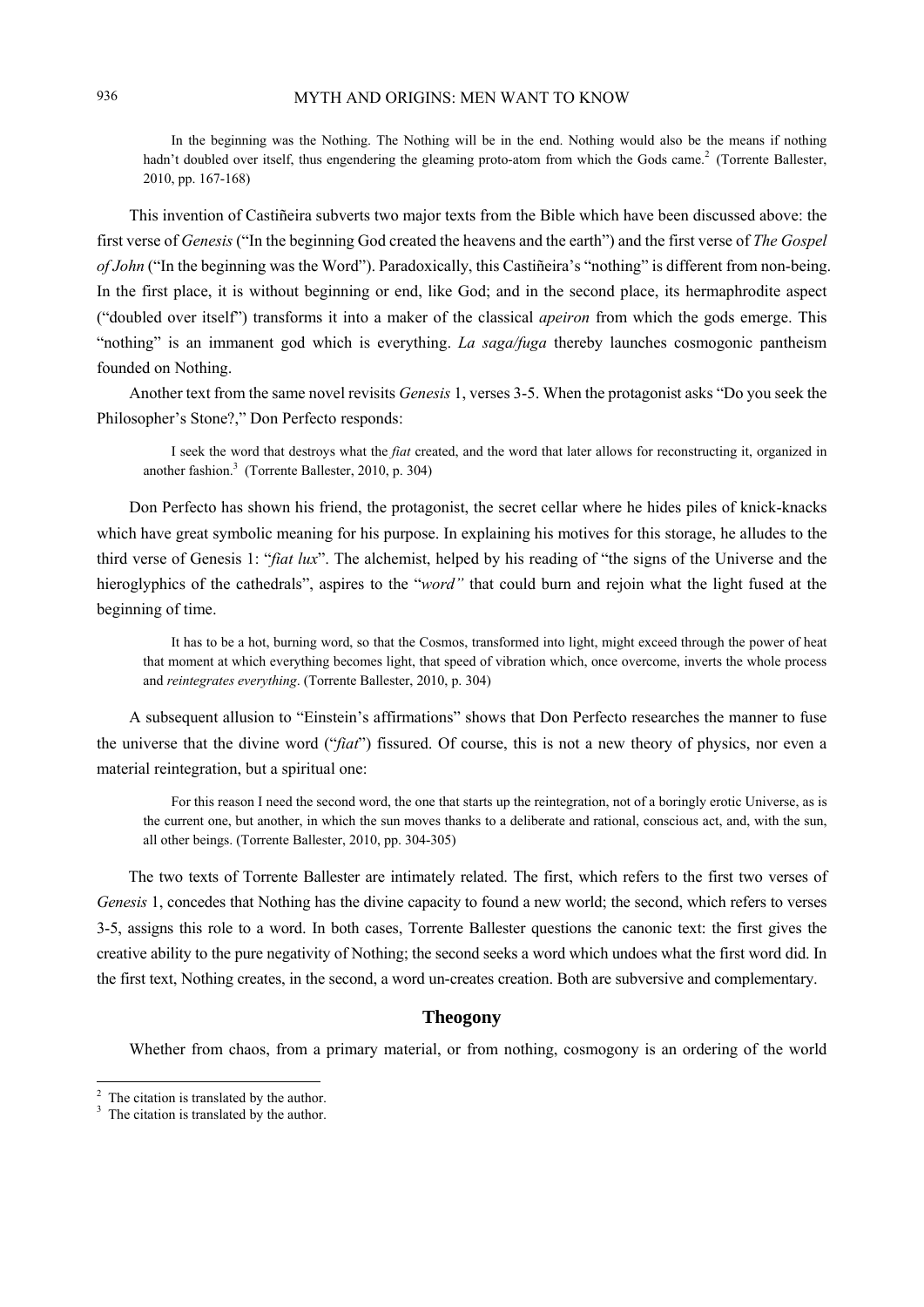which turns into cosmos.

#### **Greek Theogony**

Let us begin with a text from Herodotus:

Of the origin of each deity, whether they have all of them always existed, as also of their form, their knowledge is very recent indeed. The invention of the Grecian theogony, the names, the honours, the forms, and the functions of the deities, may with propriety be ascribed to Hesiod and to Homer, who I believe lived four hundred years, and not more before myself. (Herodotus, 1836, p. 210)

We should not take these words literally. Neither Hesiod nor Homer has invented the gods: Greece had them since prehistoric times. To understand the text, it would be useful to stress the word "Theogony", a concept which signals the "forms" and the "functions" of the gods. Hesiod represents the gods in an epic style precisely because their story was already previously developed. Similarly, Homer simply refers to the names of the gods as if they existed from days gone by. The story of the gods does not come, however, from the poems of Hesiod and Homer, but rather, thanks to these two poets, we know these gods and their qualities. Before them, the Greeks had an awareness of their gods, but it was obscure, chaotic, and intangible; thanks to them, they have a clear, effective, and poetic awareness. This reminds us that, in accordance with this definition, every myth is, by nature, an "oral story":

The dark forge, the first place of production of mythology is located beyond all poetry, and the *foundation* of the history of the gods is not posed by poetry.<sup>4</sup> (Schelling, 1998, p. 38)

Let us take the theogonic text *par excellence*: Hesiod's *Theogony.* Through his cosmogony, where he narrates, as we have seen above, the apparition of the founding forces or elements of nature (Chaos, Gaea, Eros) and their descendents (Erebus and the Night, Aether and the Day, Uranus, the mountains and Pontus later on), the Greek poet proceeds to an extensive theogony, whose protagonists are three successive series of the offspring of Gaea-Uranus: the Titans Oceanus, Coeus, Crius, Hyperion, Iapetus, Theia, Rhea, Themis, Mnemosyne, Phoebe, Thetis, and Cronos; the Cyclops, Brontes, Steropes, and Arges; and the Hecatonchires, Cottus, Briareus, and Gyges (Hesiod, 1914, verses 132-153).

But this is still the first phase of this theogony. Before the Olympian gods appear, a first horrific event occurs. The simple-minded Uranus hardly knows anything but sexual activity. In fact, procreation matters little or not at all to him: As fast as his children are born, he hides them "in Gaea's womb". Every offspring of Uranus is immediately rejected. Indignant, Gaea produces from brilliant iron an enormous sickle and urges her children to insurrection. Panic takes hold of the young Titans, except for Cronos, the youngest and most astute, who is ready to take up the mission his mother imagined. No sooner said than done:

And Heaven came, bringing on night and longing for love, and he lay about Earth spreading himself full upon her. Then the son from his ambush stretched forth his left hand and in his right took the great long sickle with jagged teeth, and swiftly looped off his own father's members and cast them away to fall behind him. (Hesiod, 1914, verses 176-182)

This feat by Cronos, the new sovereign, has cosmic consequences which are instructive about the etiology of cosmogonic myth. The Sky (Uranus) and the Earth (Gaea) are separated, the space is opened, new beings can be

 4 The citation is translated by the author.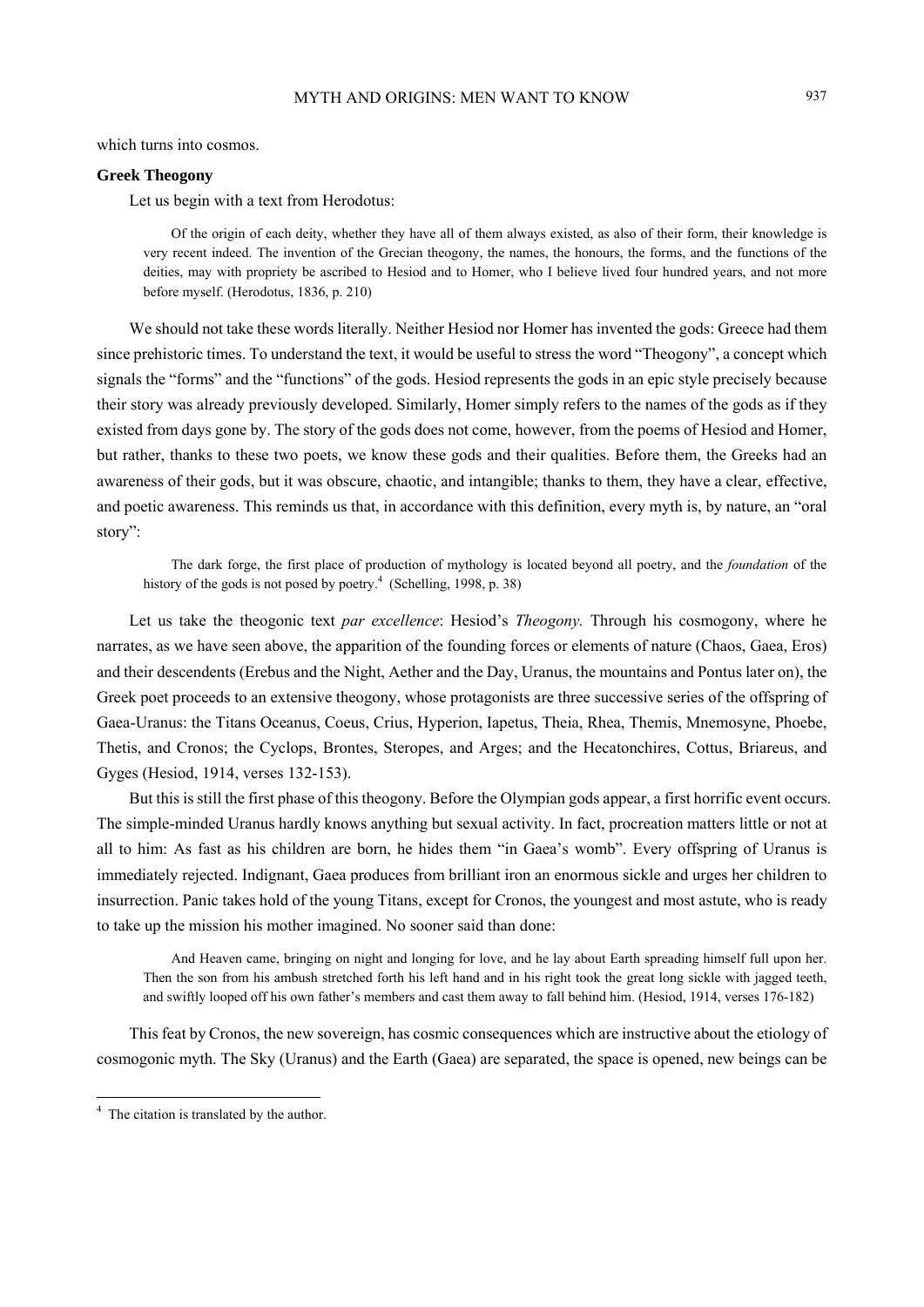born and continue their natural course. Now that the impediment to all development is cleared away, the world can be populated and begin to be organized: This is the second phase of theogony.

But this organization is very tense. On the one hand, there are violence and fraud, the discord symbolized by the Erinyes and the Meliae who come forth from the "drops of blood" of the wound. On the other hand, there are sweetness and love, the concord symbolized by Aphrodite, born from the "white foam" of the remains of Uranus's sexual organs. The mutilation of a god thus inaugurates an era which, although not utterly different from the previous, is more paradisiacal. When Uranus was united to Gaea, their amorous embrace, continuous and immediate, produced confusion between the two even as it condemned generation. Now, through the birth of Aphrodite, the amorous embrace means a union of lovers who are completely distinct from each other and who struggle between concord and discord.

This phase of the cosmos is still provisional. For the etiological purpose of this talk, a second horrific event is key. Facing the simplicity of Uranus, the Titans are always living in a state of alert: They fear that their control might be taken away and they intimidate Cronos into checking any possible uprising. Here one can see a major move from cosmogony to theogony. The cosmogonic myths show the relations between order and disorder. With the installation of the first king and the consequent battles for hegemony, the problem shifts towards the relations between order and power (Vernant, 2007). While the coarse Uranus impedes generation due to sexual inertia, Cronos and his brothers fear it due to political reasons: to avoid that any of the Uranus' descendants may have a dignity amongst the immortals. This approaches the last phase of theogony: the epiphany of the Olympians.

There are six children of Rhea and Cronos: Hestia, Demeter, Hera, Hades, Poseidon, and Zeus. As soon as they are born, their father devours them. Their mother thereafter concocts a plan to save their youngest. She gives birth to Zeus in secret, hides him in Crete, instead wrapping a stone in cloths, which the glutton Cronos gorges, confusing it with his son. Meanwhile, Zeus grows and becomes stronger. He will not only be called "great" and "powerful", but also "prudent" and "observant": His astuteness gives his victory over the power of his father.

Only two battles remain. The first is Titanomachy. Zeus, knowing he has inferior powers and allies, astutely earns the support of the Cyclops and the Hecatonchires: He frees the former from their chains, and promises nectar and ambrosia to the latter. Without the power of these new followers, the Olympians would have certainly succumbed to the assault of the Titans.

The second is Typhonomachy. Typhon, a dragon with 100 heads, embodies ancient disorder and, if he wins, reinstates primal chaos. Armed with thunder and lightning bolts, Zeus strikes him and drives him into Tartarus. In Hesiod, the defeat of Typhon marks the end of the works for sovereignty and the beginning of a new cosmos:

But when the blessed gods had finished their toil, and settled by force their struggle for honours with the Titans, they pressed far-seeing Olympian Zeus to reign and to rule over them, by Earth's prompting. So he divided their dignities amongst them. (Hesiod, 1914, verses 881-885)

This is not the story of tyranny. To the contrary, Zeus's supremacy is not at odds with justice. His gesture of distributing dignities dignifies himself: The kingdom of this god rests on the law.

This gesture also marks history. From the moment of Zeus's rule over the other gods, the Titans disappear, and the history of the Greek gods commences, as Hesiod describes it until the end of his text. Yet of course, as Schelling says, with Zeus, Hellenic life begins and thereby Herodotus' story as it described the beginning of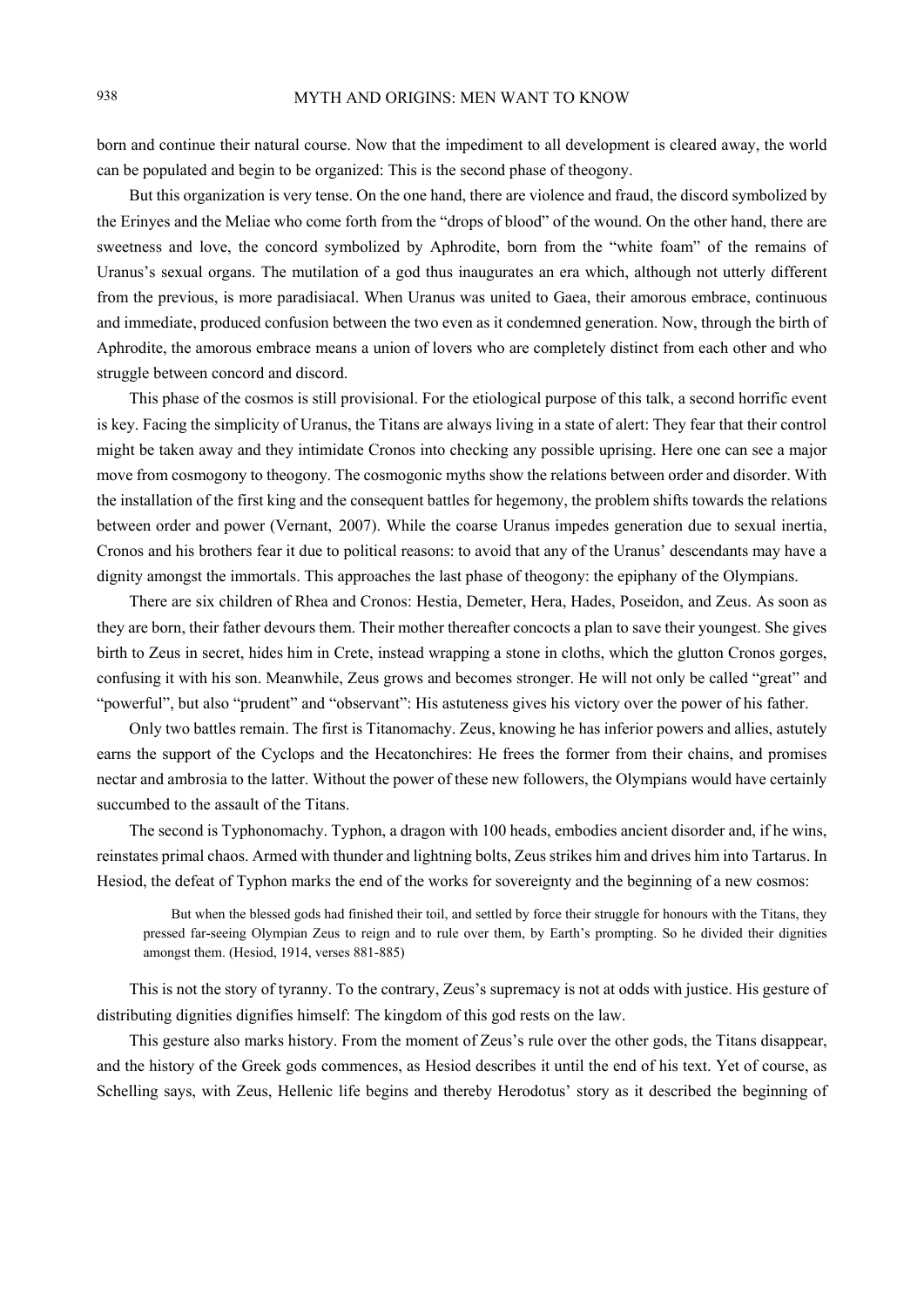theogony, above.

Following this interpretation, then, it seems logical that Zeus and his allies won the day. The Titans symbolize the absence of progress: With them, there is no effort that makes the world turn. Zeus, on the contrary, with the wise advice of Gaea, makes possible both agriculture and navigation. *Works and Days,* a text that cannot be separated from the *Theogony,* adopts a hymn to the work of ploughing the earth, clearing the woods, and crossing the seas (Martín García, 2004).

We have thus passed through various phases; all of them are tragic but increasingly positive. In cosmogony, disorder has been substituted by order. In theogony, order is replaced by power and the rule of law.

#### **Judeo-Christian "Theogony"**

The texts from *Genesis, Proverbs,* and *The Gospel of John* mentioned above exclude all Judeo-Christian theogony: If God were created, he would not be God. Another text confirms the attribute of eternity which is characteristic of God. When Moses is guiding his sheep on Horeb, on Sinai, God calls him from the middle of a bush and says,

"I am the God of your father, the God of Abraham, the God of Isaac, and the God of Jacob" (*Exodus* 3: 6).

For Moses it is enough to trace his ancestral line, from his father to Abraham, to conclude that no one has created nor engendered God.

Directly God sends Moses to free the Israelites from Egyptian oppression. When Moses asks God the name he should give of who sent him, should he be asked, God responds:

God said to Moses, "I AM WHO I AM". And he said, "Say this to the people of Israel, 'I AM has sent me to you'". (Exodus 3: 15)

The non-predicate usage of the verb to be ("I am") is extremely significant. God defines himself as the necessary being, who owes to nobody and to nothing the being which is absolutely present in him and relatively present in all others.

Both this relationship with the patriarchs and this same absolute definition appear in *The Gospel of John*. At one point, Jesus affirms that Abraham had enjoyed seeing his glory, which provokes the incredulity of the Jews:

"You are not yet fifty years old, and have you seen Abraham?"

Jesus said to them, "Truly, truly, I say to you, before Abraham was, I am." (*The Gospel of John* 8: 57-58).

In using precisely the same expression as the voice coming from the burning bush, Jesus asserts that he shares a divine nature with God the Father, the same one who addressed himself to Moses on Sinai.

Jewish culture and, in turn, Christian, mark a major milestone in thought about the origins of God. They propose an innovative concept to those pairs that provided explanations for previous generations (Gaea-Uranus, Rhea-Cronos): That theogonic myth has been struck down by monotheism (Ricœur, 2009).

#### **Goya's** *Saturn*

Greco-Roman theogony has been adapted by art numerous times. My talk will focus now on Goya's famed painting *Saturn Devouring His Children* (146 × 83 cm, 1820-1823, Prado Museum).

This title is just one among many which the painting has been given, after a much earlier engraving on the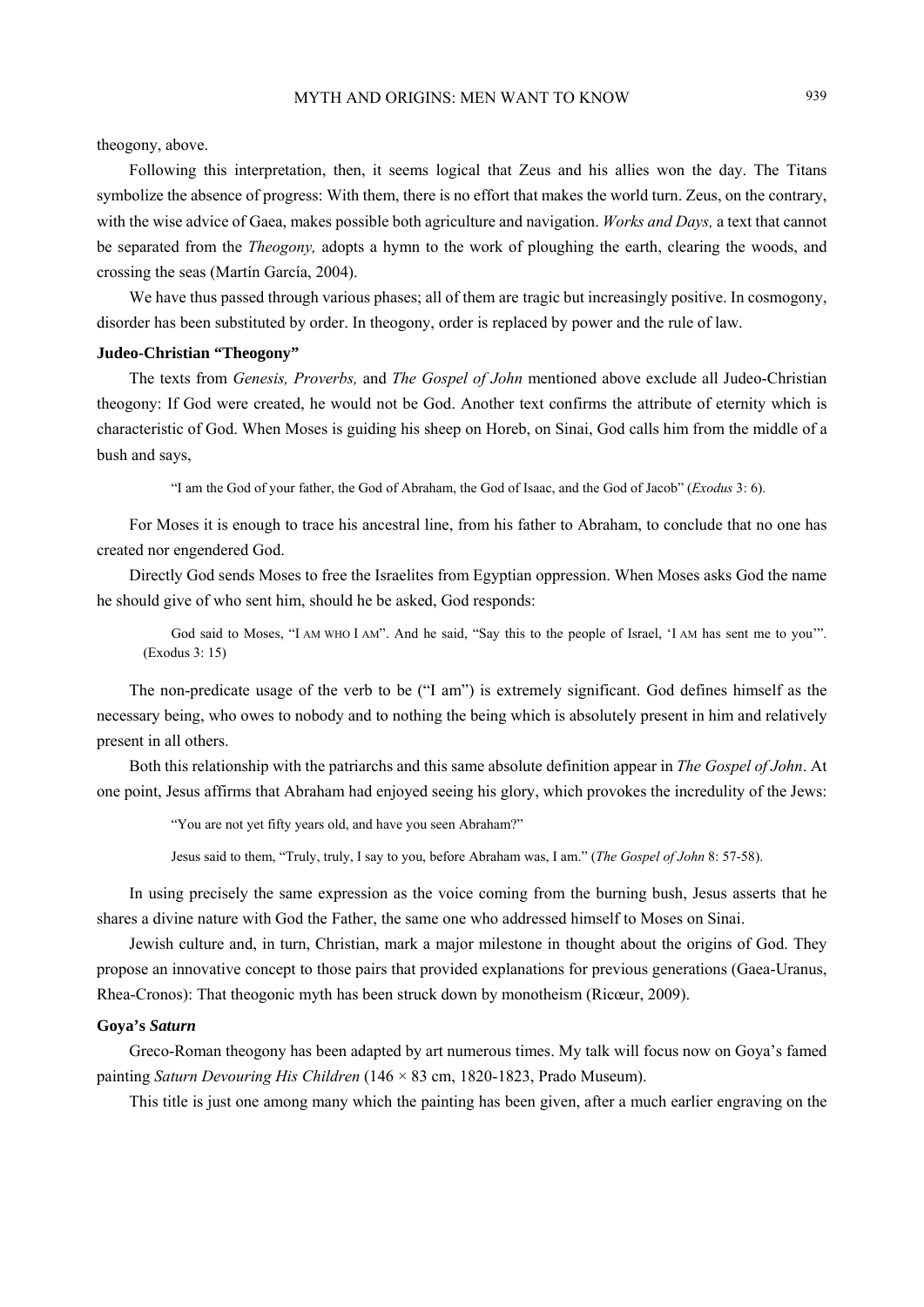same subject ( $20.2 \times 14.7$  cm, 1797-1798), and recovered from an oil on plaster.

Cronos, the Titan, whom the Greeks had inherited from the Eastern religions, is passed to the Romans under the name of Saturn. Among his many values—god of agriculture and of the Golden Age, of "black bile" or melancholia—the Saturn which Goya portrays is the infanticidal god whom Hesiod describes (1914, verses 454-468).

In 1636, Rubens had painted *Saturn Devouring His Son* for the Torre de la Parada, Phillip IV of Spain's hunting-lodge in El Pardo palace. This oil recounts the moment in which the Titan, old and greying, tears out with his teeth the chest of one of his children, whose fragile look translates his agony just before his death.

Yet the similarity of the Rubens with Goya's *Saturn Devouring His Children* does not go beyond their mythological theme. There are four primary points of difference, two relating to characters, and two relating to structure and design:

(1) The Titan represented. More than a drawing, it is a series of ocher and gray colors in energetic, staccato brush-strokes, similar to saturated stains which emerge from the dark nothing. Saturn is a strong monster, with wild, disjointed eyes, white and tormented, with a prominent nose and enormous mouth, thin and decayed legs, distorted in his convoluted, imbalanced position, his hands tense.

(2) The child being devoured and who occupies the center of the composition. The fleshy fingers of the Titan seize him with force and lay into his flesh. He does not have the form of a child, but of an adult. Dead, he is an inert body, in contrast with the activity of his father. The blood is particularly noticeable—a simple red stain which surrounds his living flesh until it fills the Titan's hands.

(3) Mutilation. The teeth of the cannibal have already mutilated a good portion of his victim's body. Because of the framing and the lighting of the chiaroscuro, the Titan's legs, submerged in darkness from the knee down, also seem mutilated. It helps to remember that the painting is found situated, in the Quinta del Sordo hall, alongside another oil on plaster, *Judith and Holofernes,* which also abounds in the theme of mutilation.

(4) The design. The figure of the Titan seizing his child emerges from a deep darkness. This dark background is echoed in the blackness of his mouth, an abysm to which the flesh of his child is doomed. Both bodies are lit by a blind light.

Rubens' work excelled because of the precision of old Saturn's features, the anguish of the child, the anatomic perfection of the bodies and the Venetian luminosity. The Flemish painter tells a mythological anecdote. Goya, nonetheless, with an incisive expressionism, transmits a sinister sensation of anguish less through what his energetic marks let us see, than through the suggestions made by the blood of a mutilated human body and the abysmal black of the background, of the monster's mouth and eyes.

### **Anthropogony**

We have seen how myths relate the birth of the cosmos, the Titans, and the gods. But the transcendence of these births and the developments that follow them would be limited, if the myths did not also relate the birth of man. In truth, every myth returns to one interest, man himself:

But myth is something beyond an explanation of the world, of history, and of destiny; it expresses, in terms of the world, seeing the otherworldly or the "second world", the understanding that man has of himself with respect to the foundation and at the limits of his existence (Ricœur, 2009).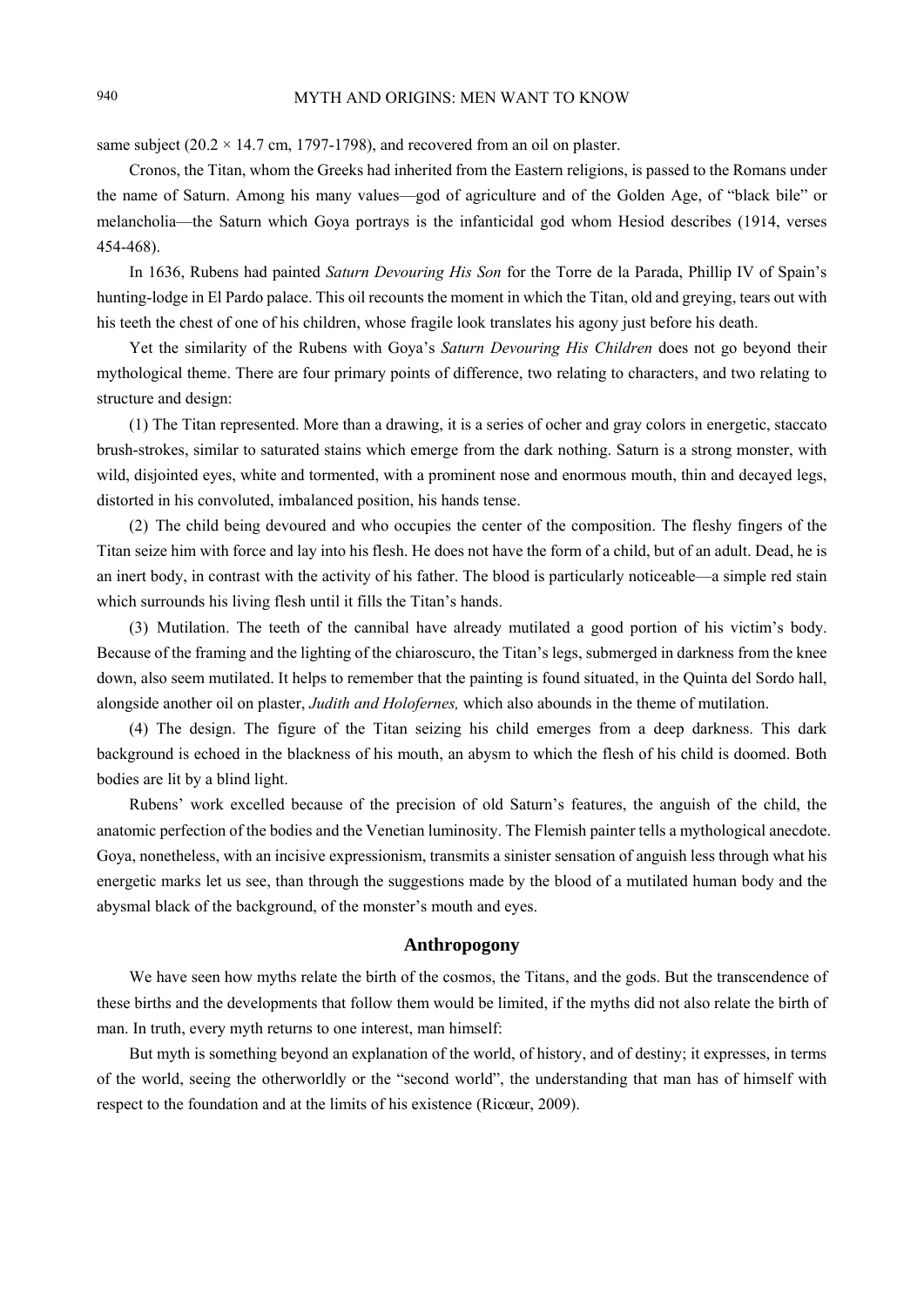# MYTH AND ORIGINS: MEN WANT TO KNOW 941

The mythic man is "selfish" without shame.

#### **The Creation of Man in Polytheistic Religions**

Every religion, every mythology has produced, inherited, or adapted an anthropogonic tale.

An example. Berosus, a Babylonian priest of the 3rd century B.C., compiled, among the archives of the Esagila temple dedicated to the god Marduk, a curious anthropogony which we have received, in fragments, thanks to the compilation by Julius Caesar Scaliger, thereafter published in Fabricius's *Bibliotheca Graeca.*  There is the story of how the god Bel cuts off his own head, then the other gods unite his divided body and from this are men born, and for this reason do they have an intellect and divine mind:

The God removed his head, then the other gods of the earth joined the divided body, which had fallen onto the earth, and thence were men formed, from which cause they are furnished with an intellect and a divine mind.<sup>5</sup> (Berosi, 1728, p. 189)

From among the classics, there is the case of Prometheus to bring for comparison. The son of Iapetus is famed for stealing fire from the prudent Zeus and mocking him in a sacrificial offering (Hesiod, *Works and Days*  and *Theogony* respectively). Human beings benefit from both of these feats—they receive fire, hope, the sciences, and the arts—as Plato notes in his dialogue *Protagoras,* but they also gave rise to his martyrdom on a peak of the Caucasus (Aeschylus, *Prometheus Bound).* 

Prometheus also is important for being the creator of the human species; so says Horace in his *Odes* (1994, I, 16, Verses. 13-16). The *Erotes* by the Pseudo-Lucian, which cites Menander, assure us that Prometheus created women (XXXVIII, 43, p. 558).

The evolution from the first writings (Hesiod, Plato, Aeschylus) and these later ones is significant. In the former, Prometheus mocks the gods and makes civilization possible. In the latter, the Titan appears as the material creator of man, the one who models the clay with his hands, before breathing life into it.

There is something interesting in this chronological order. The logical order would have been the reverse: first, life, then spiritual gifts. For commenters like Trousson, this is a gradual realization, a sort of materialization of Prometheus's gift. I do not share this opinion. Whoever can do great feats, can do little ones too; and so logically to animate to a bit of clay, to give life, seems greater—*conditio sine que non—*than giving fire, or reserving for man the meat from sacrifices. In this way, Greco-Roman mythology is acting like Jesus in the wedding at Cana, who saves the best wine for the end, when the guests are already drunk.

## **The Creation of Man in the Bible**

The creation story comes from the combination of two stories. The first last from *Genesis* 1:1 to *Genesis* 2:3. Although it comes first, it is written chronologically after the second. It uses the word "Elohim" to refer to God and was redacted by scribes from the priestly class, and so it is called the Elohist (E) or Priestly (P) story. After the creation of the cosmos, animal, and plant life, God creates human life:

<sup>26</sup>Then God said, "Let us make man in our image, after our likeness; and let them have dominion over the fish of the sea, and over the birds of the air, and over the cattle, and over all the earth, and over every creeping thing that creeps upon the earth."

<sup>&</sup>lt;sup>5</sup> The citation is translated by the author.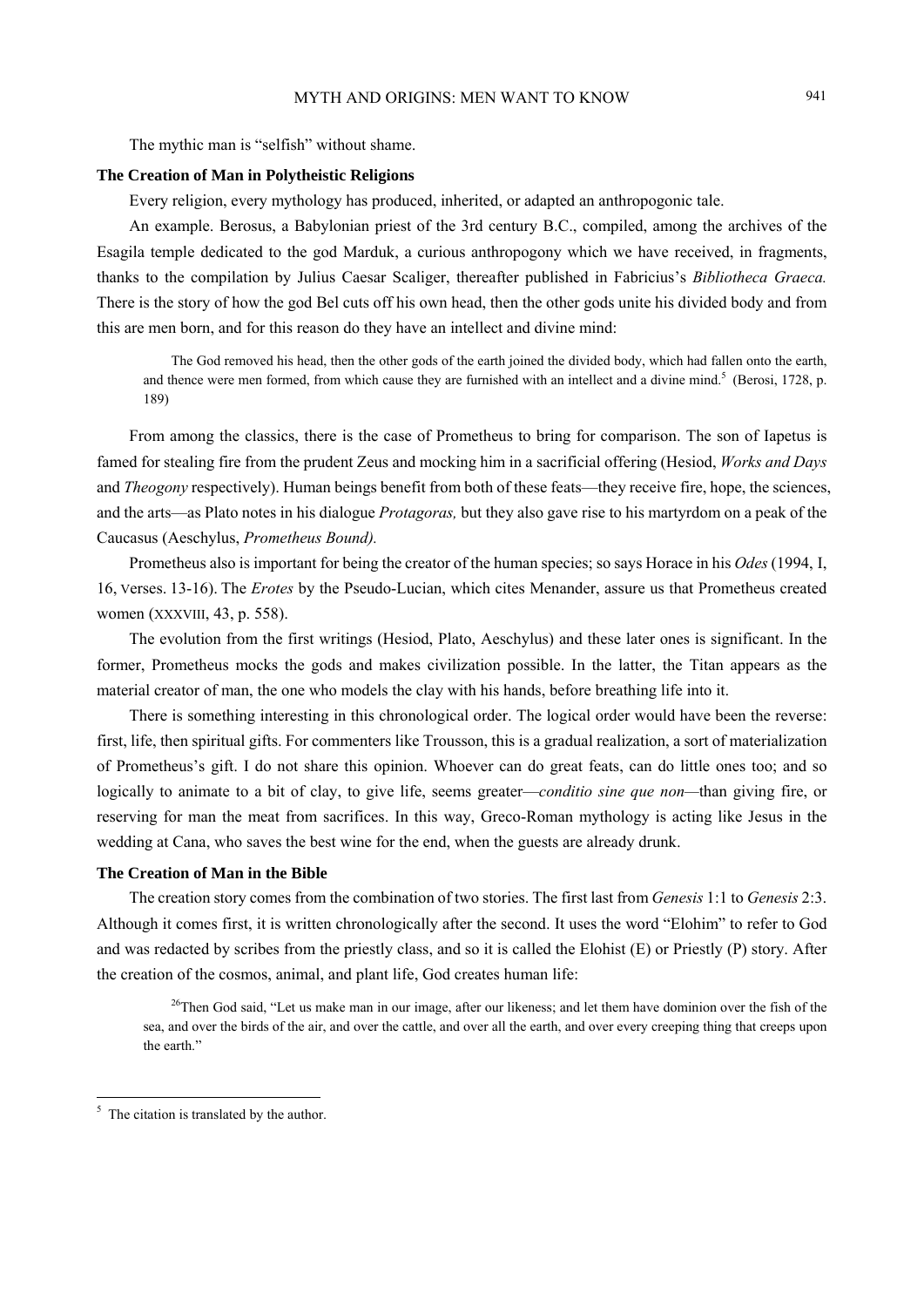$^{27}$ So God created man in his own image, in the image of God he created him; male and female he created them.<sup>6</sup> (*Genesis*, 2007-2009, ch. I.)

Three aspects of God characterize this passage: (1) one sole "God"; (2) a God who is Lord of all nature; and (3) a creator God.

Another three aspects of man also characterize it: (1) He is directly created by God; (2) he is created in God's image; and (3) "man" comprises two genders of human beings, male, and female.

The text's goal is clear: It seeks to preserve the unique belief of the Jewish religion from the contamination of other neighboring religions, in a moment critical to its development. In the face of the polytheism surrounding it, Judaism proposes the existence of one sole God, transcendent to the world, who establishes close bonds with his creation, since he has made it in his own likeness.

The second story is found from *Genesis* 2: 5-25, and is known as the Jahwist (J) text, because of the name it applies to God: "Yahweh Elohim", Lord God. It brings to light the formation of man, first among all the rest of creation, even more than the E/P text. God fashions the man from soil (*adâmah*) like an artisan fashions a clay figure:

<sup>4</sup>In the day that the LORD God made the earth and the heavens,

 $5$ when no plant of the field was yet in the earth and no herb of the field had yet sprung up—for the LORD God had not caused it to rain upon the earth, and there was no man to till the ground; […]

<sup>7</sup>then the LORD God formed man of dust from the ground, and breathed into his nostrils the breath of life; and man became a living being.7 (*Genesis*, 2007-2009, ch. II.)

Thereafter, God entrusts the man to Eden, forms the animals, also from soil, and creates the woman from a rib (or from the side) of the man. It is especially significant that God directly and transcendently (without division or emanation) creates man, who becomes a "living being" (*nefeš*), that is to say, a being given life by the divine breath of life.

From this second text and through a harmonization with Platonic doctrine, Christian doctrine decides on the composition of each man by a body, material and mortal, and a soul, of divine origin, spiritual, and immortal. Yahweh's breath signals a relationship with the creator.

#### **Michel Tournier: Restoring the Original Adam**

*The Erl-King,* also known as *The Ogre* (*Le Roi des aulnes*), shows an interesting individual reception of the Biblical creation story. This novel, which won the Prix Goncourt for Michael Tournier, reclaims the title of the famous eponymous poem by Goethe about a malevolent figure who takes a young boy to death. Abel Tiffauges, a Parisian mechanic, feels an ambiguous attraction to children; he is an ogre. He is also a good reader of the Bible:

Reading the beginning of the Book of Genesis, one is struck by a flagrant inconsistency that disfigures the venerable text. "So God created man in his own image, in the image of God created he *him;* male and female created he *them.* And God blessed them, and God said unto them, Be fruitful and multiply, and replenish the earth and subdue it…" This sudden transition from the singular to the plural is downright unintelligible, especially as the creation of the woman out of Adam's rib does not occur till much later, in the second chapter of Genesis. (Tournier, 1972, p. 16)

 $\overline{a}$ 

<sup>6</sup> See from http://digitalcatholicbible.com.

<sup>7</sup> See from http://digitalcatholicbible.com.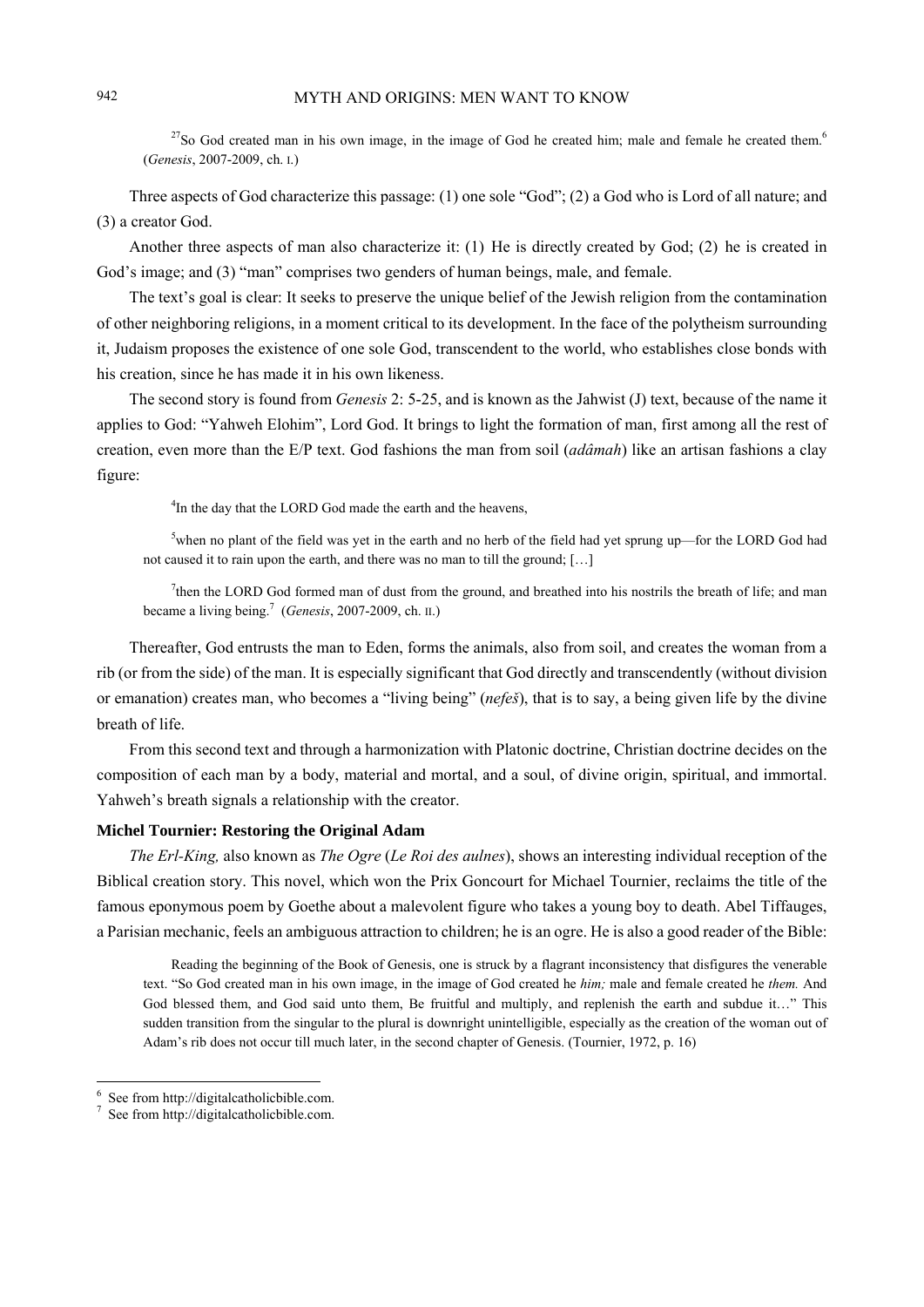This quotation is correct. The movement from the singular to the plural occurs when God speaks to the man and the woman to communicate his will. This transpires in the first Creation story, cited above (*Genesis* 1: 28).

By contrast, the appreciation of the woman and Adam's rib, is not correct. The creation of the woman occurs in the second story (*Genesis* 2: 22) which, as has been said, should be combined simultaneously with the first story—yet Abel Tiffauges seems to think it is all one continuous story. Because of this, he does not understand how the woman, whose creation appears later, could intervene from the beginning.

From this comes the protagonist's proposal for understanding the text:

But all is clear if one retains the singular throughout my quotation. "So God created man in his own image, that is, at once male and female… And God said to him, Be fruitful, multiply…" etc. Later he sees that the solitude implied by hermaphroditism is undesirable, so he puts Adam to sleep and takes from him not merely a rib, but all his feminine sexual parts, and makes these into an independent being. (Tournier, 1972, p. 30-31)

In order to preserve this one continuous story that he imagines, Abel Tiffauges suggests changing the Biblical text. The objective of this manipulation of language is to understand that the woman "lacks" certain sexual organs ("she *is* herself a sexual part"), to explain the rejection of marriage ("What therefore God hath joined together, let not man put asunder"), and to revisit the myth of the androgynous Adam at the beginning ("turn the clock back and restore the original Adam"), and an argument which will be mixed with the protagonist's ravings in Nazi Germany.

Abel Tiffauges is not wholly incorrect in his personal research on androgyneity: A male body can only exist in the presence of another female one, and so the original Adam, before the creation of Eve, could only be androgynous, or be made in a different way, from a sexual point of view. The story makes no sense whatsoever if understood in any other way (Frye, 1990; Dubois, 2007).

The myth comes from ancient times. Mentioned by Plato in the *Symposium* and by Ovid in the *Metamorphoses*, it acquires a considerable significance for the Gnostics in the second century A.D. and in Kabalistic medieval Jewish teachings. In our era, Jung interprets it as the union of psychological and intellectual qualities—the *animus* and *anima*—which constitute complete individuality. This myth, present in all cultures, involves a sinister aspect, because we have no objective or material experience of an absolute and natural hermaphroditism: It comes to our minds by a path of mysterious duality (Campbell, 1993).

Therefore, when Abel Tiffauges considers the question of the first man's hermaphroditism, right after he is abandoned by Rachel, questions his own identity. The war takes no time to reveal itself. Abel (a telling name) is the ogre in search of children for a Napola (National Political Institutes of Education). Every morning, holding official letters of introduction, he rides his black horse around Masuria, searching for youths to be groomed as officers in the army. It is significant that he considers the acquisition of two identical twins. His minute examination of them in the laboratory shows the extent of his fascination with the phenomenon of perfectly identical twins. After several observations, he savors his discovery with delight:

And now for the marvel that will make this a red-letter day forever: there is absolutely no doubt that Haro's left half corresponds to the right half of Hajo, and Haro's right to Hajo's left. They are *mirror twins* who can be superimposed on one another face to face, not one on top of the other like the others. (Tournier, 1972, p. 289)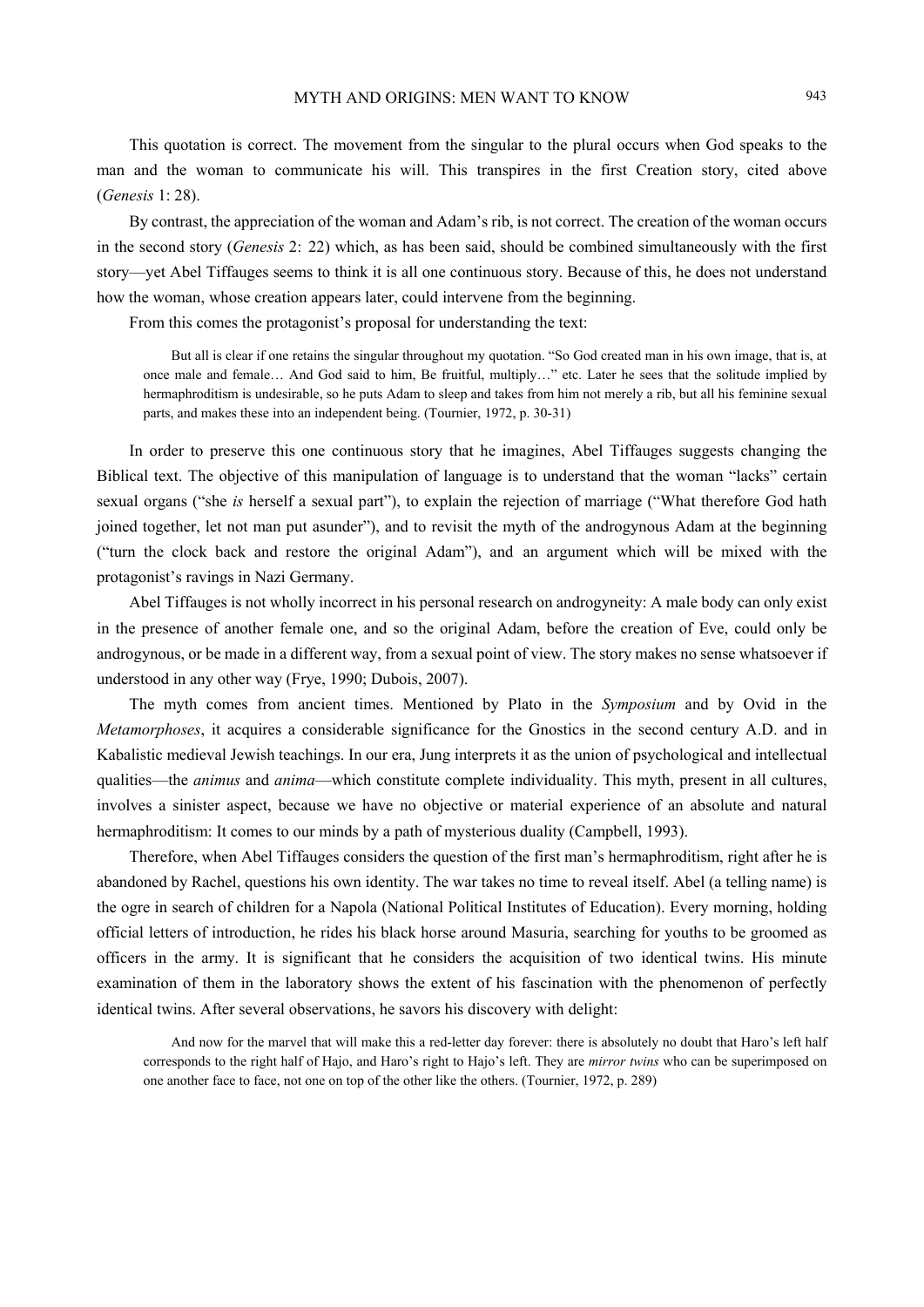On this point, Abel Tiffauges's research agrees with his interrogation of the Biblical passage. The tricks of inversion, permutation, superposition, etc., which he executes with gusto thanks to, for example, photography, will always remain in the domain of the purely imaginary. Now, instead, he has in front of himself his own obsession made flesh: Even their moles, their freckles, the curls of their hair are exactly inverted between the two brothers.

Of course at the base of these coincidences is, as they tell Abel in the Institute of Anthropology of Königsberg, a unique biological phenomenon: a separation of the embryos at a very late stage. But even more important for him, and for us, is the reflection, tending towards complementarity, of the twins. By extension, this phenomenon does not only speak of the twin character of human beings, but of their primordial lack of differentiation: This would be a current extension of the myth of the androgynous which so fascinated the protagonist in Paris. The novel is an exploration of the indices, brought to us by a strange phenomenon, of a myth directly related to our origins.

## **Conclusion**

In this universal etiology, we have been able to substantiate how cosmogonies, theogonies, and anthropogonies talk about and explain origins, each in its own way. Mythology translates human ambition to unveil the mysteries, the curtains, and the minutiae of the rise and development of the world, life, and human beings: Mythical etiology is one kind of *making of*. Man wants to understand the makeup of a cosmic order, a hierarchy between gods and man in the world.

In this return, whether imaginary or real—various primitive tribes still revive it through rites of initiation and healing—, human beings look to access the fullness of the primordial age. Exhaled by a force of frenzy, he leaves the fleeting time which surrounds him, and enters into a time which is still and absolute. This collective or individual primordial time—cosmic, theogonic, or anthropogonic—comprehends a dose of wellbeing insofar as it requires him to break beforehand with the frustrations of relative time. This time coincides with a place, also original, far from ordinary physical coercions. A new time and place is different and closed to the person who remains alienated, in the space-time coordinates of everyday life.

Because of this, these worldviews are marked by utopia and uchronia, maybe even more so than other utopias considered "nearer" to us, like those of Thomas More or Eldorado. They are a Golden Age. Adam and Eve exercise a beneficent rule over a harmonious creation. Saturn continues in Italy, since the reign of Janus, the benefits of a golden age.

But these utopias are not without dystopias. Adam and Eve are expelled from paradise. Cronos goes to Italy after he is exiled from Olympus in Greece. From the beginning of this talk, we have cautioned that there is no myth without conflict. There is, then, nothing more appropriate than exile to emphasize the unique and mysterious, mythical, phase of this golden age.

#### **References**

Abrams, M. H. (1971). *Natural supernaturalism: Tradition and revolution in romantic literature*. New York (NY): W.W. Norton & Company, "Norton Library".

Berosi. (1728). *Chaldei fragmenta*. In J. Alberti Fabricii (Ed.), *Bibliotheca Graeca*. Hamburgi: Sumtu Viduæ Felgineriæ, t. XIV.